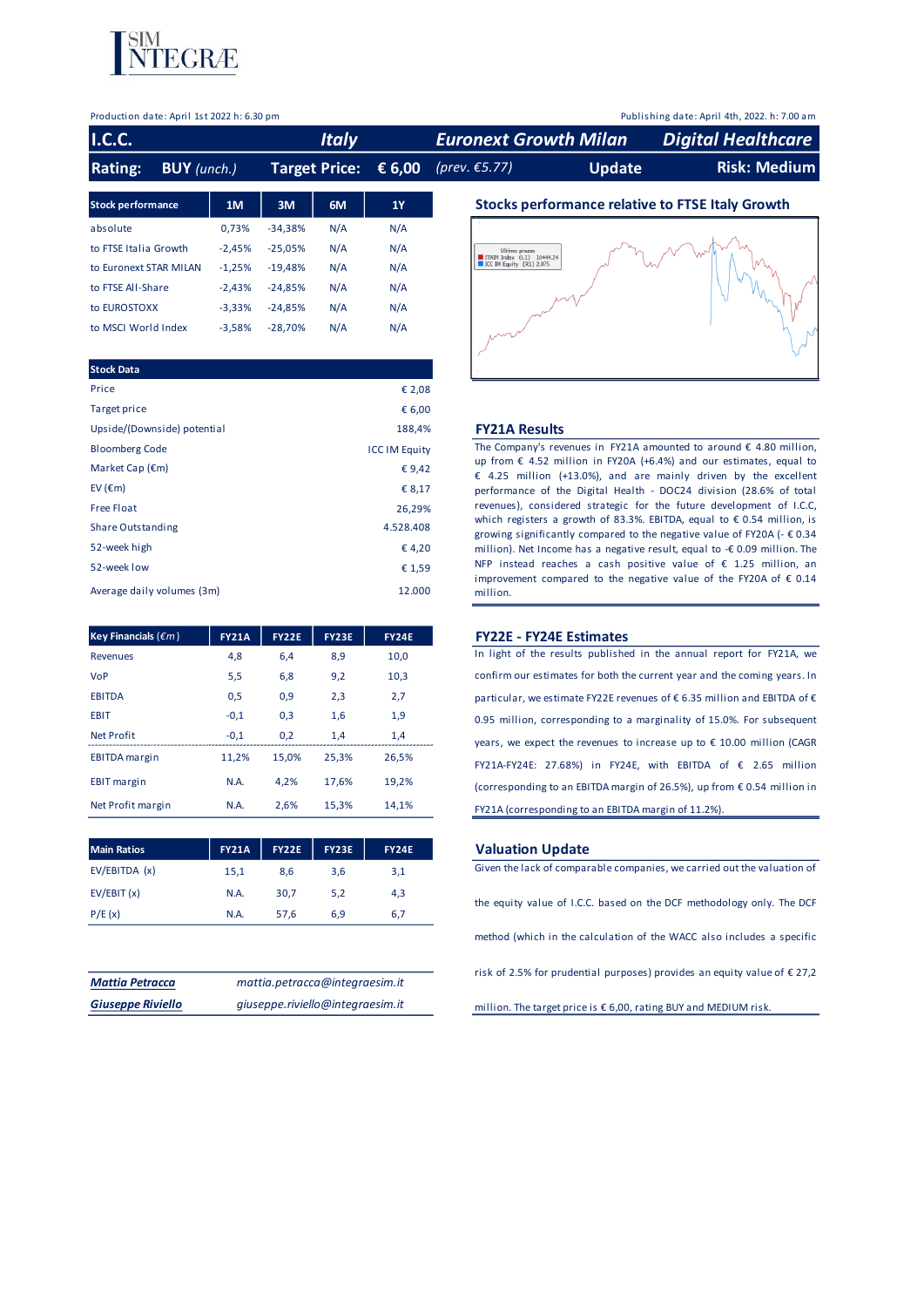

# 1. Economics & Financials

# **Table 1 – Economics & Financials**

| <b>INCOME STATEMENT (€/mln)</b>          | <b>FY20A</b> | <b>FY21A</b> | <b>FY22E</b> | FY23E        | <b>FY24E</b> |
|------------------------------------------|--------------|--------------|--------------|--------------|--------------|
| <b>Revenues</b>                          | 4,52         | 4,80         | 6,35         | 8,90         | 10,00        |
| <b>Other Revenues</b>                    | 0,36         | 0,74         | 0,45         | 0,30         | 0,30         |
| <b>Value of Production</b>               | 4,87         | 5,54         | 6,80         | 9,20         | 10,30        |
| <b>COGS</b>                              | 0,17         | 0,30         | 0,25         | 0,30         | 0,30         |
| <b>Services</b>                          | 2,69         | 2,22         | 2,80         | 3,50         | 3,80         |
| Use of assets owned by others            | 0,12         | 0,15         | 0,20         | 0,25         | 0,25         |
| <b>Employees</b>                         | 1,92         | 2,20         | 2,45         | 2,75         | 3,15         |
| <b>Other Operating Expenses</b>          | 0,30         | 0,13         | 0,15         | 0,15         | 0,15         |
| <b>EBITDA</b>                            | (0, 32)      | 0,54         | 0,95         | 2,25         | 2,65         |
| <b>EBITDA Margin</b>                     | $-7,0%$      | 11,2%        | 15,0%        | 25,3%        | 26,5%        |
| D&A                                      | 0,62         | 0,69         | 0,68         | 0,68         | 0,73         |
| <b>EBIT</b>                              | (0, 94)      | (0, 15)      | 0,27         | 1,57         | 1,92         |
| <b>EBIT Margin</b>                       | $-20,8%$     | $-3,1%$      | 4,2%         | 17,6%        | 19,2%        |
| <b>Financial Management</b>              | 0,11         | (0,00)       | (0,01)       | (0,01)       | (0, 01)      |
| <b>EBT</b>                               | (0,83)       | (0, 15)      | 0,26         | 1,56         | 1,91         |
| Taxes                                    | (0,05)       | (0,06)       | 0,09         | 0,20         | 0,50         |
| <b>Net Income</b>                        | (0,78)       | (0,09)       | 0,16         | 1,36         | 1,41         |
| <b>BALANCE SHEET (€/mln)</b>             | <b>FY20A</b> | <b>FY21A</b> | <b>FY22E</b> | <b>FY23E</b> | <b>FY24E</b> |
| <b>Fixed Assets</b>                      | 3,99         | 4,04         | 4,00         | 3,65         | 3,30         |
| Account receivable                       | 1,22         | 1,29         | 1,40         | 2,00         | 2,25         |
| Inventories                              | 0,01         | 0,02         | 0,01         | 0,01         | 0,01         |
| Account payable                          | 0,78         | 0,47         | 0,95         | 1,15         | 1,30         |
| <b>Operating Working Capital</b>         | 0,45         | 0,83         | 0,46         | 0,86         | 0,96         |
| Other receivable                         | 0,72         | 1,07         | 0,75         | 0,50         | 0,55         |
| Other payable                            | 0,91         | 0,80         | 1,40         | 1,70         |              |
|                                          |              |              |              |              | 1,85         |
| <b>Net Working Capital</b>               | 0,26         | 1,11         | (0, 19)      | (0, 34)      | (0, 34)      |
| Severance Indemnities & Other Provisions | 0,37         | 0,33         | 0,50         | 0,65         | 0,80         |
| <b>NET INVESTED CAPITAL</b>              | 3,88         | 4,82         | 3,31         | 2,66         | 2,17         |
| <b>Share Capital</b>                     | 6,15         | 4,96         | 4,96         | 4,96         | 4,96         |
| <b>Reserves</b>                          | (1,63)       | 1,20         | 1,11         | 1,28         | 2,63         |
| Net Income                               | (0, 78)      | (0,09)       | 0,16         | 1,36         | 1,41         |
| <b>Equity</b>                            | 3,74         | 6,07         | 6,23         | 7,59         | 9,00         |
| Cash & Cash Equivalent                   | 0,39         | 1,85         | 3,42         | 5,33         | 7,13         |
| <b>Financial Debt</b>                    | 0,53         | 0,60         | 0,50         | 0,40         | 0,30         |
| <b>Net Financial Position</b>            | 0,14         | (1,25)       | (2, 92)      | (4, 93)      | (6, 83)      |
| <b>SOURCES</b>                           | 3,88         | 4,82         | 3,31         | 2,66         | 2,17         |
| CASH FLOW (€/mln)                        | <b>FY20A</b> | <b>FY21A</b> | <b>FY22E</b> | <b>FY23E</b> | <b>FY24E</b> |
| <b>EBIT</b>                              | (0, 94)      | (0, 15)      | 0,27         | 1,57         | 1,92         |
| <b>Taxes</b>                             | (0,05)       | (0,06)       | 0,09         | 0,20         | 0,50         |
| <b>NOPAT</b>                             | (0,89)       | (0,09)       | 0,17         | 1,37         | 1,42         |
| D&A                                      | 0,62         | 0,69         | 0,68         | 0,68         | 0,73         |
| Change in receivable                     | 0,52         | (0,08)       | (0, 11)      | (0,60)       | (0, 25)      |
| Change in inventories                    | 0,00         | (0,00)       | 0,00         | 0,00         | 0,00         |
| Change in payable                        | (0, 83)      | (0, 31)      | 0,48         | 0,20         | 0,15         |
| Change in others                         | (0, 49)      | (0, 47)      | 0,93         | 0,55         | 0,10         |
| Change in NWC                            | (0, 80)      | (0, 85)      | 1,30         | 0,15         | 0,00         |
| Change in provisions                     | (0, 03)      | (0,04)       | 0,17         | 0,15         | 0,15         |
| <b>OPERATING CASH FLOW</b>               | (1, 10)      | (0,30)       | 2,33         | 2,35         | 2,30         |
| Capex                                    | (0, 14)      | (0, 73)      | (0,64)       | (0, 33)      | (0, 39)      |
| <b>FREE CASH FLOW</b>                    | (1, 24)      | (1,03)       | 1,68         | 2,02         | 1,91         |
| <b>Financial Management</b>              | 0,11         | (0,00)       | (0,01)       | (0, 01)      | (0, 01)      |
| Change in Debt to Bank                   | 0,53         | 0,07         | (0, 10)      | (0, 10)      | (0, 10)      |
| Change in Equity                         | (0,00)       | 2,42         | 0,00         | 0,00         |              |
| <b>FREE CASH FLOW TO EQUITY</b>          | (0, 59)      | 1,46         | 1,57         | 1,91         | 0,00<br>1,80 |
|                                          |              |              |              |              |              |

Source: Integrae SIM estimates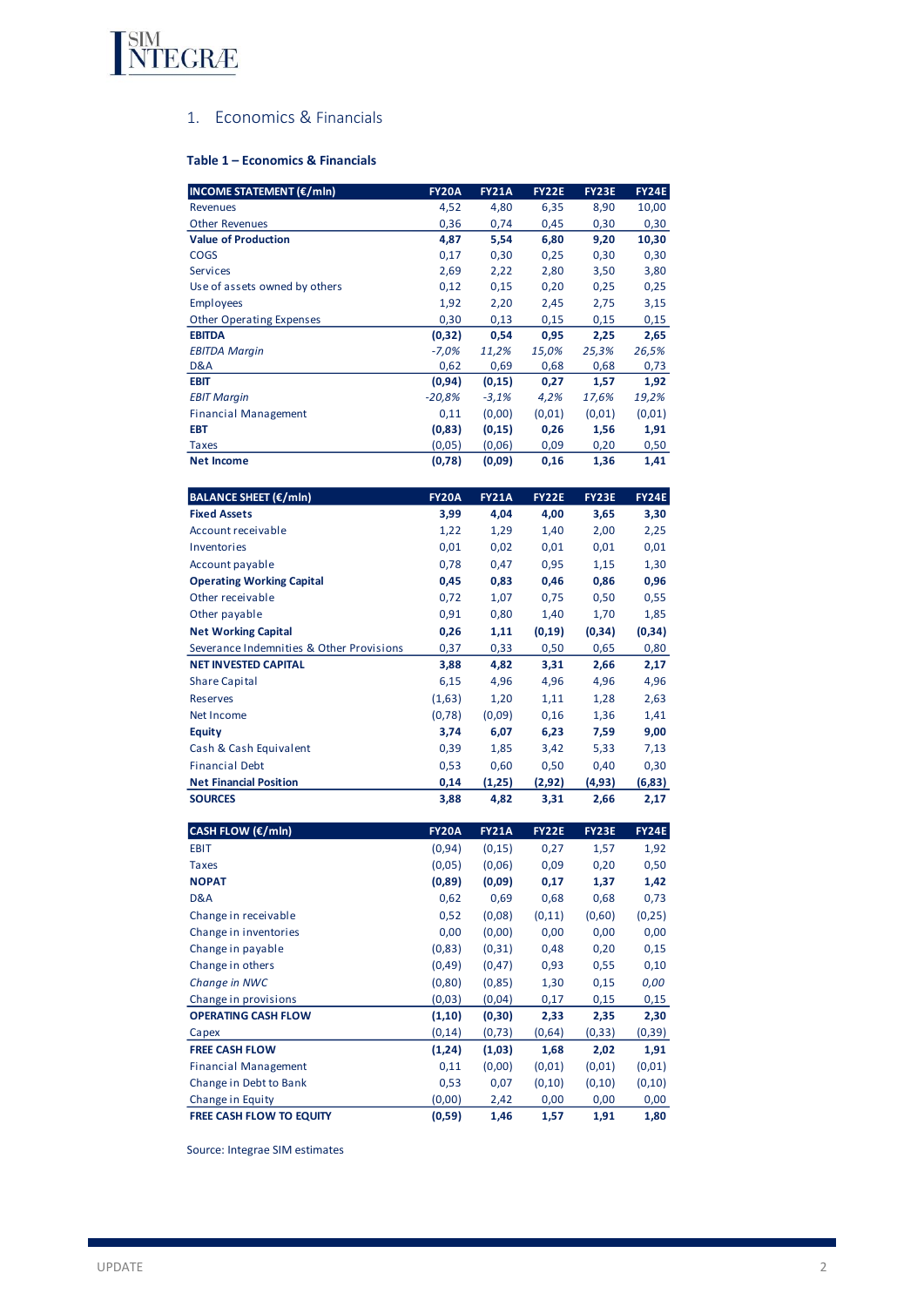

## 1.1 FY21A Results

# **Table 2 – FY21A vs FY21E**

| €/mln        | <b>Revenues</b> | <b>EBITDA</b> | <b>EBITDA %</b> | EBIT    | Net Income | <b>NFP</b> |
|--------------|-----------------|---------------|-----------------|---------|------------|------------|
| <b>FY21A</b> | 4.80            | 0.54          | 11.2%           | $-0.15$ | $-0.09$    | (1,2)      |
| FY21E        | 4.25            | $-0.15$       | $-3.6%$         | $-0.76$ | $-0.77$    | (1,6)      |
| Change       | 13,0%           | N.A           | 14.8%           | 80.5%   | -87.9%     | N.A        |

Source: Integrae SIM

Through a press release, Eng. Gualtiero Ventura, President, and CEO of International Care Company commenting on the half-yearly results declares: *"2021 was a year of great importance and just as much satisfaction for the Company, culminating in the listing process on Euronext Growth Milan on December 8, 2021. For us, this is not a goal, but a fundamental first step that projects International Care Company into a future as a pioneer and protagonist of innovation in the healthcare services and telemedicine sector. The Company has been able to react promptly and effectively to the transformations and new paradigms that have been imposed in the last three years and the performance achieved during the year is the perfect testimony. Access to the capital market is also an enormous turning point in our growth path and allows us to look with extreme optimism to the future of International Care Company. My thanks go to the entire ICC team and every single employee of our Operations Center: their commitment, their professionalism, and their passion are the perfect ingredients of a successful recipe, which allows us to present results of which I am extremely proud."*

The Company's revenues, in the FY21A fiscal year just ended, amounted to around € 4.80 million, up both compared to the value of € 4.52 million in FY20A (+6.4%) and our estimates, equal to € 4.25 million (+13.0%). In terms of the value of production, the overall result, after other revenues of € 0.74 million, is € 5.54 million, compared to € 4.87 million in FY20A.



**Chart 1 – Revenues Breakdown by BU**

Source: Integrae SIM

The revenues generated are largely attributable to the World Wide Assistance Business Unit, which deals with national and international customer assistance services in emergency situations for homes and cars, but also with the management of travel assistance dossiers.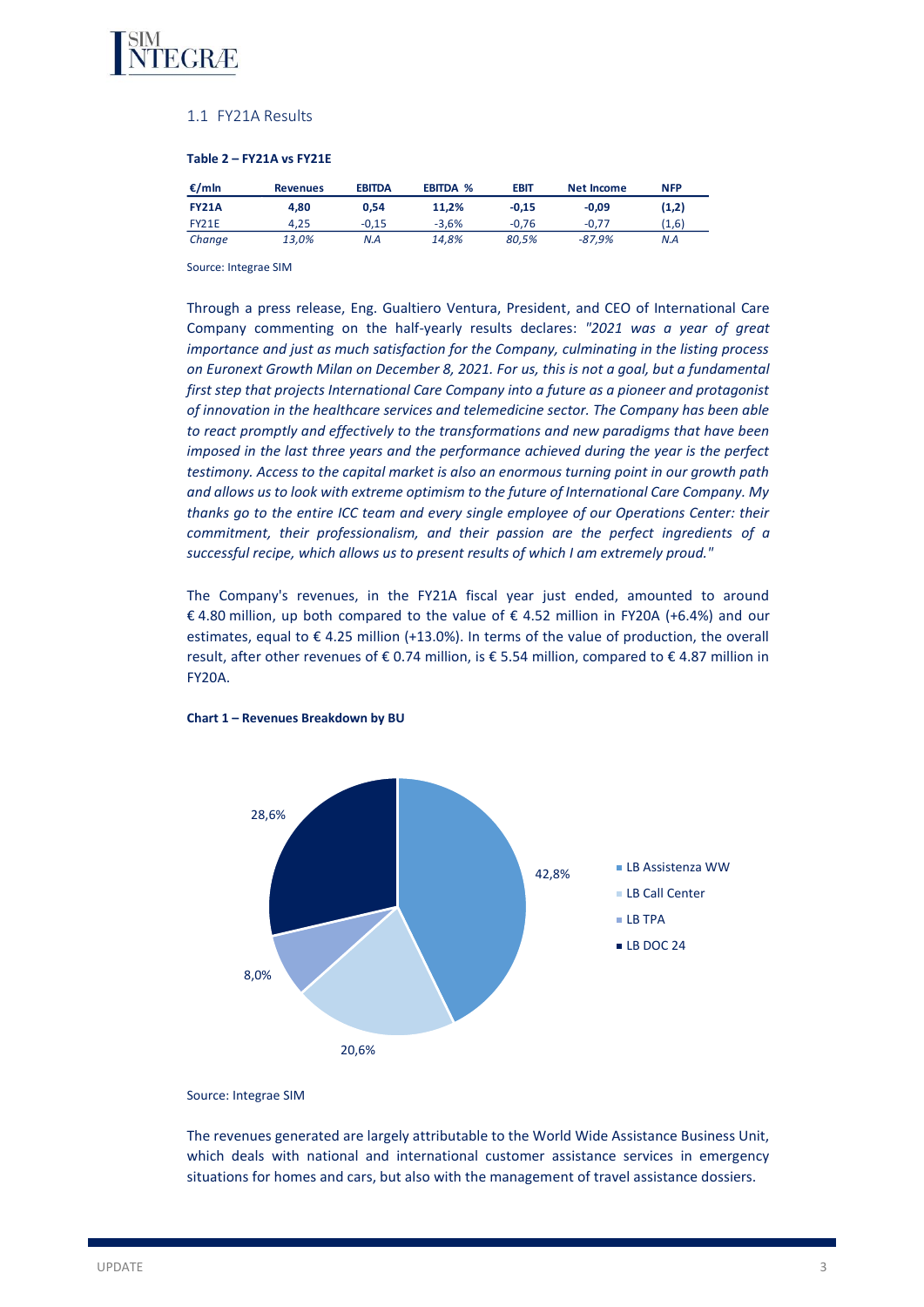

The division contributed 42.8% to total turnover, but since the activity is strictly linked to the re-invoicing of costs, incurred by the Company to manage customer assistance in Italy and abroad, these revenues are directly proportional to the number of cases handled, the place, and severity of the claim, and generate costs of the same amount, not guaranteeing any marginality. In addition, also due to travel restrictions imposed around the world to manage the Covid-19 pandemic, the dossiers managed were concentrated more in Europe and less in other continents, with an average cost lower than the dossiers managed in the US or Asia.



**Chart 2 – Revenues Breakdown by BU FY21A vs FY20A**

#### Source: Integrae SIM

In absolute value, as shown in the graph, the revenues of this BU, compared to the previous fiscal year, are 27.1% down, (from  $\epsilon$  2.73 million in FY20A to  $\epsilon$  1.99 million in FY21A). Excluding the effect of the revenues from re-invoicing, the revenues of the Assistance BU amounted to € 0.76 million in FY21A compared to the value of € 0.90 million in FY20A, for a difference between the two years that reduces to a variation of 15.6%.

Concerning the other Business Units, the excellent performance of the Digital Health Division - DOC24 (28.6% of total revenues), considered strategic for the future development of I.C.C, which recorded a growth of 83.3% from a value of €0.73 million in FY20A to a value of €1.33 million in the fiscal year just ended. As expected in the IPO phase, the Company has focused on the development of this BU increasing its presence in the market and offering new services also in collaboration with various operators in the sector, trying to anticipate the market trends favored by the intervention policies of the PNRR which, in fact, provides state interventions for about € 4.5 billion in proximity telemedicine assistance and innovation, research, and digitization of healthcare.

In increase also the BU Call Center (20.6% of the total revenues), which goes from € 0.58 million to € 0.96 million (+65.2%), while the BU TPA - Claims Management (8.0% of the total revenues) records a slight contraction (-23.6%) reaching a value equal to € 0.37 million versus € 0.49 million in FY20A.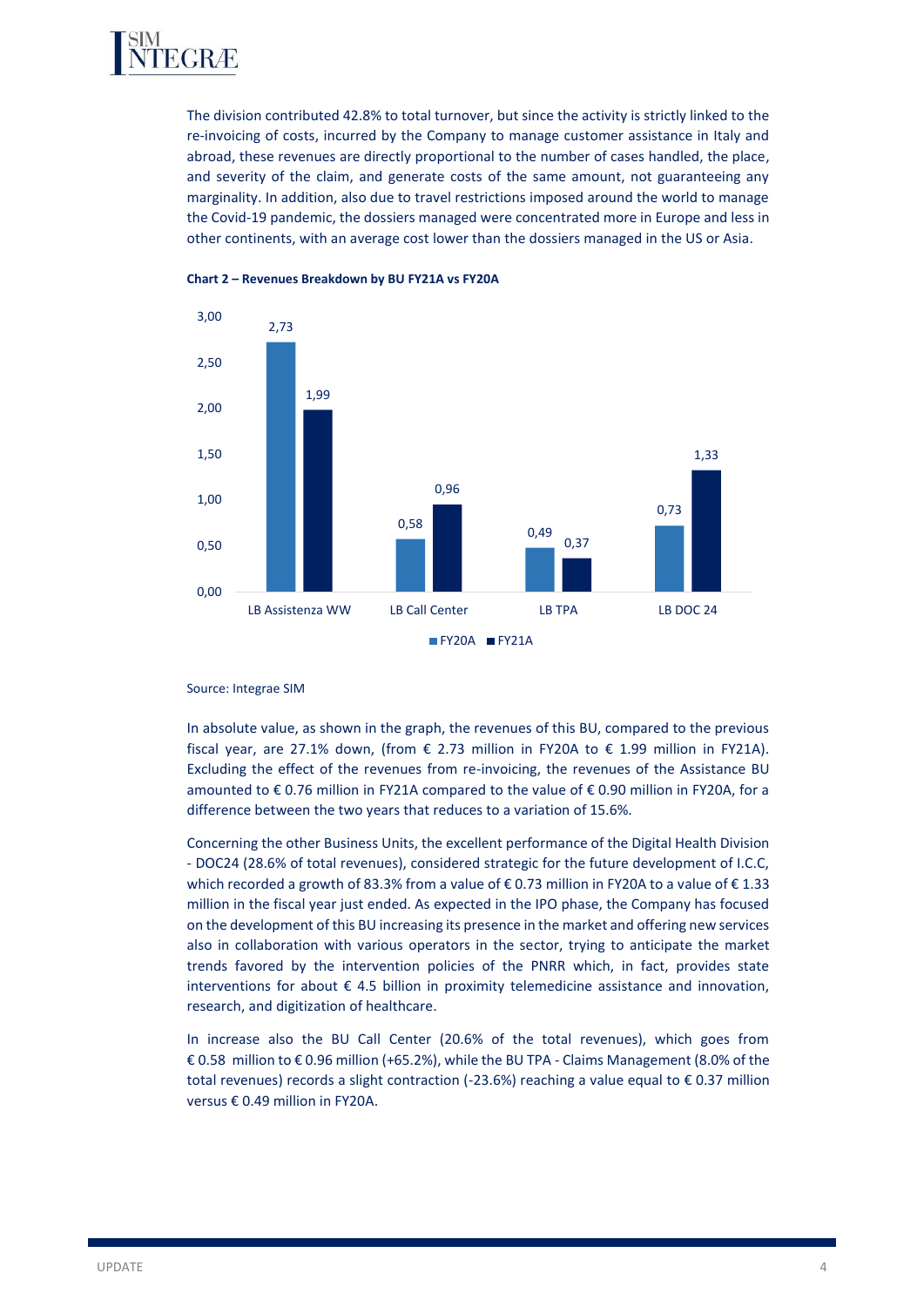

EBITDA, equal to  $\epsilon$  0.54 million, is growing significantly both compared to the negative value of the FY20A ( $-\epsilon$  0.34 million) and compared to the values estimated in our previous report, in which a result of  $-\epsilon$  0.15 million was expected. The result is driven by the higher volume of revenues generated (+26.9%, net of revenues from re-invoicing) as well as taking into account an extraordinary effect due to an activity that included the reporting of R&D costs prior to 31/12/2015, before the contribution of the assets of the WW Operations Support Branches by F.D. Service and digital telemedicine services of FD W.OR.L.D. Care that gave life to the Company. The EBITDA margin, therefore, is also positive and equal to 11.2%.

EBIT, after amortization and depreciation of  $\epsilon$  0.69 million, was negative and equal to -€ 0.15 million, however up compared to the expectations (-€ 0.76 million) and the previous fiscal year (-€ 0.94 million). Net Income was also negative, equal to - € 0.09 million.

The NFP instead reaches a cash positive value of  $\epsilon$  1.25 million, an improvement compared to the negative value of the FY20A of € 0.14 million.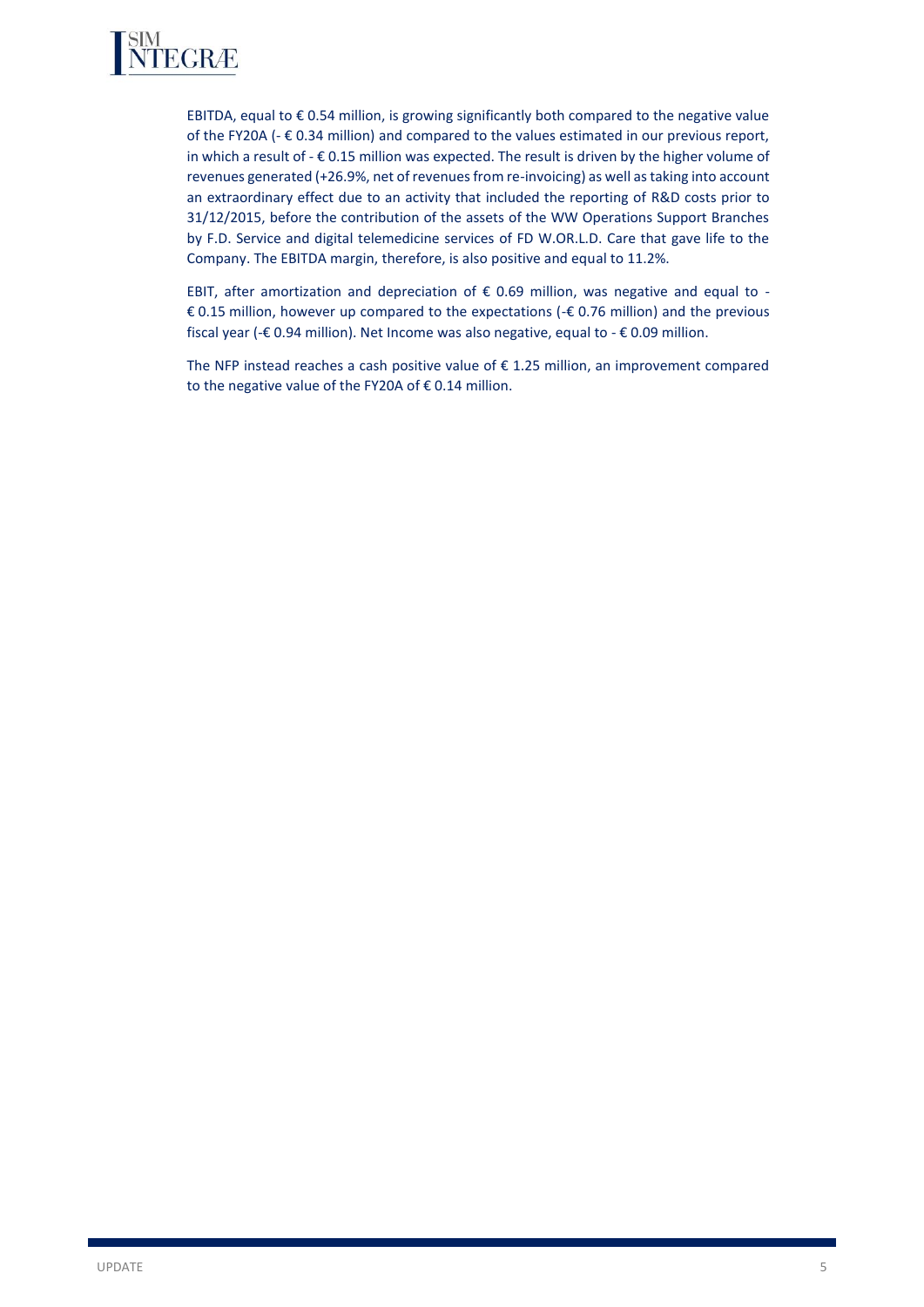

### 1.2 FY22E – FY24E Estimates

### **Table 3 – Estimates Updates FY22E - FY24E**

| €/mln             | <b>FY22E</b> | <b>FY23E</b> | <b>FY24E</b> |
|-------------------|--------------|--------------|--------------|
| <b>Revenues</b>   |              |              |              |
| <b>New</b>        | 6,4          | 8,9          | 10,0         |
| Old               | 6,4          | 8,9          | 10,0         |
| Change            | 0,0%         | 0,0%         | 0,0%         |
| <b>EBITDA</b>     |              |              |              |
| <b>New</b>        | 0,9          | 2,3          | 2,7          |
| Old               | 0,9          | 2,3          | 2,7          |
| Change            | 0,0%         | 0,0%         | 0,0%         |
| <b>EBITDA %</b>   |              |              |              |
| <b>New</b>        | 15,0%        | 25,3%        | 26,5%        |
| Old               | 15,0%        | 25,3%        | 26,5%        |
| Change            | 0,0%         | 0,0%         | 0,0%         |
| EBIT              |              |              |              |
| <b>New</b>        | 0,3          | 1,6          | 1,9          |
| Old               | 0,3          | 1,6          | 1,9          |
| Change            | 0,0%         | 0,0%         | 0,0%         |
| <b>Net Income</b> |              |              |              |
| <b>New</b>        | 0,2          | 1,4          | 1,4          |
| Old               | 0,2          | 1,4          | 1,4          |
| Change            | 0,0%         | 0,0%         | 0,0%         |
| <b>NFP</b>        |              |              |              |
| <b>New</b>        | (2,9)        | (4, 9)       | (6, 8)       |
| Old               | (2,0)        | (4,1)        | (6, 0)       |
| Change            | N.A          | N.A          | N.A          |

Source: Integrae SIM

In light of the results published in the annual report for FY21A, we confirm our estimates for both the current year and the coming years.

In particular, we estimate FY22E revenues of € 6.35 million and EBITDA of € 0.95 million, corresponding to a marginality of 15.0%. For subsequent years, we expect the revenues to increase up to € 10.00 million (CAGR FY21A-FY24E: 27.68%) in FY24E, with EBITDA of € 2.65 million (corresponding to an EBITDA margin of 26.5%), up compared to € 0.54 million of FY21A (corresponding to an EBITDA margin of 11.2%).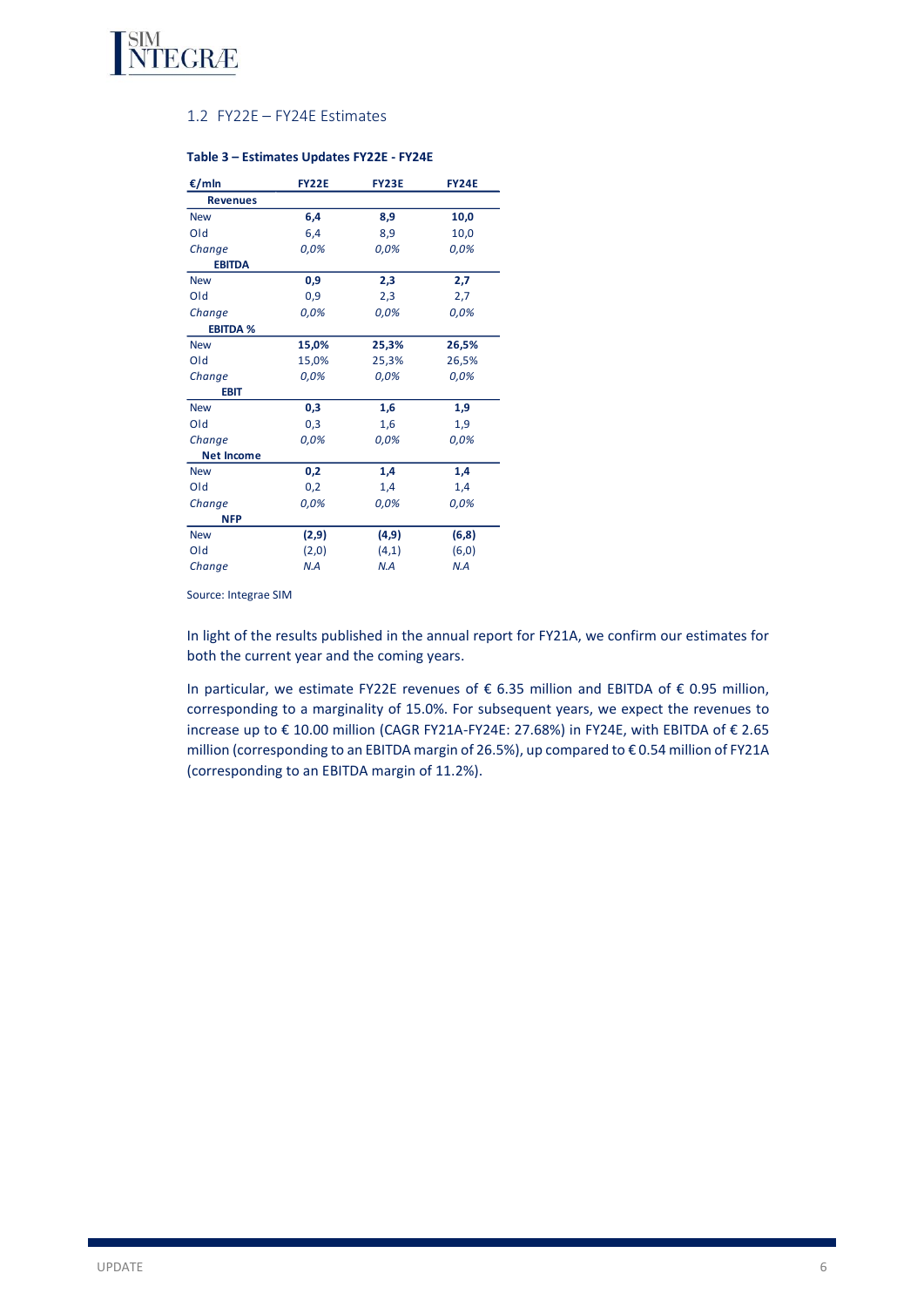

**Chart 3 – Value of Production and EBITDA FY20A - FY24E**



Source: Integrae SIM



**Chart 4 – Margin FY20A - FY24E**

Source: Integrae SIM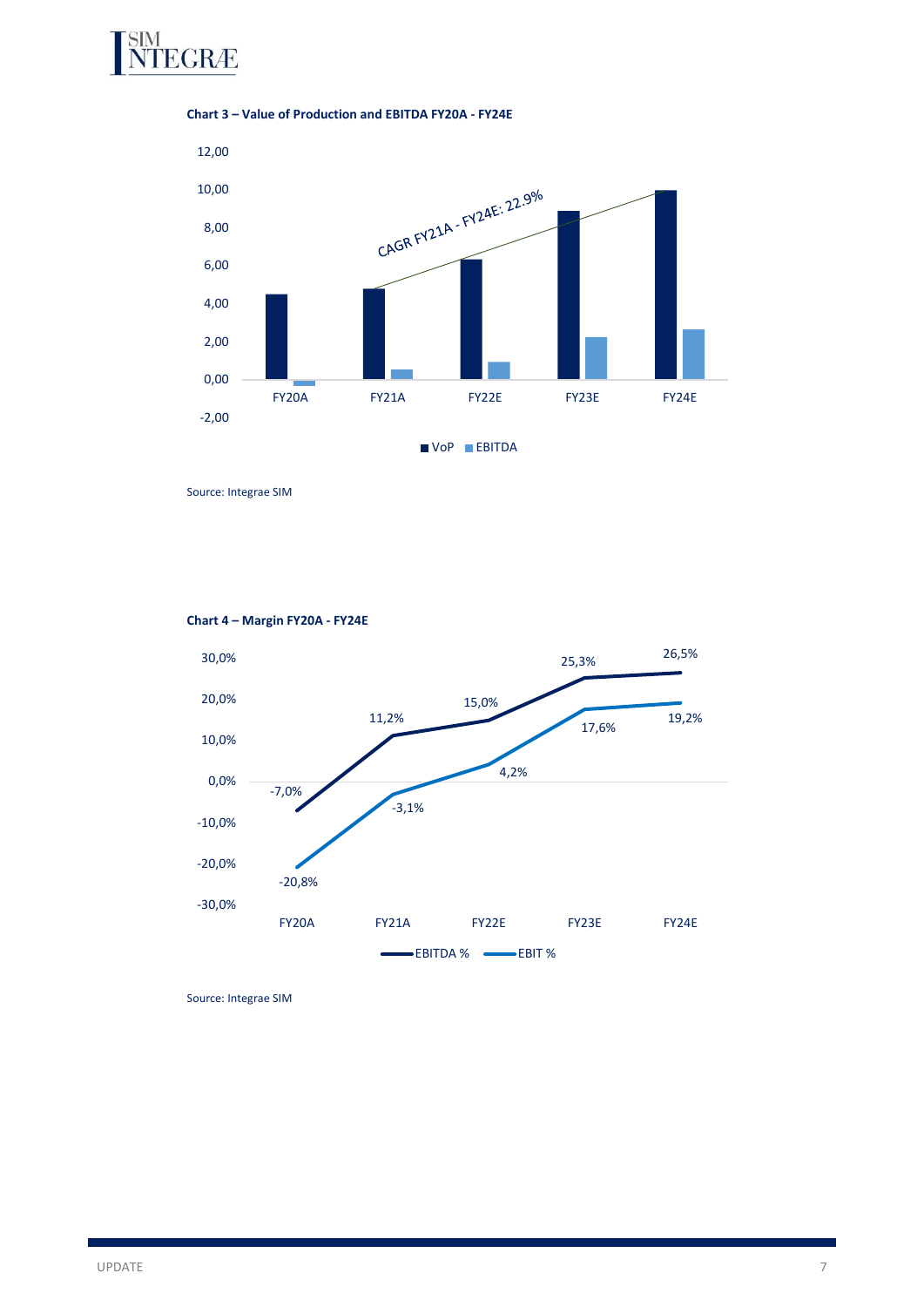





Source: Integrae SIM





Source: Integrae SIM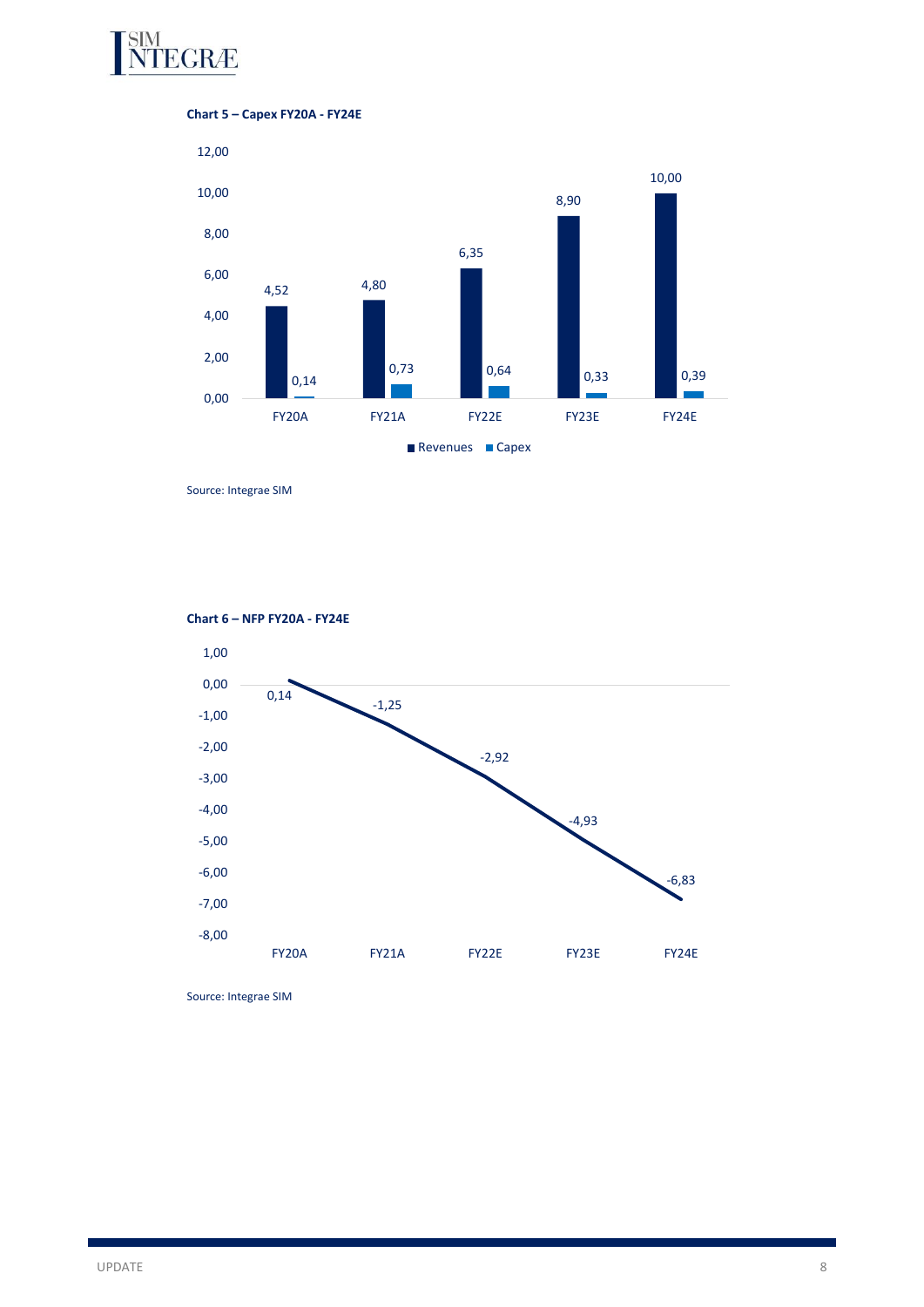

### 2. Valuation

We have conducted the valuation of ICC's equity value based on the DCF methodology.

# 2.1 DCF Method

**Table 4 – WACC**

| <b>WACC</b>           |                                   | 8,89%   |
|-----------------------|-----------------------------------|---------|
| <b>Risk Free Rate</b> | $0.80\%$ $\alpha$ (specific risk) | 2.50%   |
| Market Premium        | 6,42% Beta Adjusted               | 1,0     |
| D/E (average)         | 11,11% Beta Relevered             | $1.1\,$ |
| Кe                    | 9.80% Kd                          | 1.00%   |

Source: Integrae SIM

For prudential purposes, we have included a specific risk of 2.5%. The result is a WACC of 8.89%.

#### **Table 5 – DCF Valuation**

| <b>DCF Equity Value</b>  |       | 27,2 |
|--------------------------|-------|------|
| <b>FCFO</b> actualized   | 6.4   | 25%  |
| <b>TV</b> actualized DCF | 19.6  | 75%  |
| <b>Enterprise Value</b>  | 25.9  | 100% |
| NFP (FY21A)              | (1,2) |      |

Source: Integrae SIM

With the above data and taking as a reference our estimates and assumptions, the result is an **equity value of € 27,2 million**. **The target price is, therefore, € 6.00 (prev. €5.77). We confirm BUY rating and MEDIUM risk.**

## **Table 6 – Equity Value – Sensitivity Analysis**

| €/mln              |         |      |      |      | <b>WACC</b> |      |      |       |
|--------------------|---------|------|------|------|-------------|------|------|-------|
|                    |         | 7,4% | 7,9% | 8,4% | 8,9%        | 9,4% | 9.9% | 10,4% |
|                    | 2,5%    | 41,0 | 37,3 | 34,3 | 31,8        | 29,6 | 27,7 | 26,0  |
|                    | 2,0%    | 37,9 | 34,8 | 32,2 | 30,0        | 28,1 | 26,4 | 24,9  |
| <b>Growth Rate</b> | 1,5%    | 35,4 | 32,7 | 30,5 | 28,5        | 26,8 | 25,3 | 23,9  |
| (g)                | 1,0%    | 33,2 | 30,9 | 28,9 | 27,2        | 25,6 | 24,3 | 23,1  |
|                    | 0,5%    | 31,4 | 29,3 | 27,6 | 26,0        | 24,6 | 23,4 | 22,3  |
|                    | 0,0%    | 29,8 | 28,0 | 26,4 | 25,0        | 23,7 | 22,6 | 21,6  |
|                    | $-0,5%$ | 28,4 | 26,8 | 25,3 | 24,0        | 22,9 | 21,8 | 20,9  |

Source: Integrae SIM

#### **Table 7 – Target Price Implied Valuation Multiples**

| <b>Multiples</b> | <b>FY22E</b> | <b>FY23E</b> | <b>FY24E</b> |
|------------------|--------------|--------------|--------------|
| <b>EV/EBITDA</b> | 27,3x        | 11,5x        | 9.8x         |
| EV/EBIT          | 97.4x        | 16,6x        | 13,5x        |

Source: Integrae SIM

#### **Table 8 – Current Price Implied Valuation Multiples**

| <b>Multiples</b> | <b>FY22EI</b> | <b>FY23EI</b> | <b>FY24E</b> |
|------------------|---------------|---------------|--------------|
| EV/EBITDA        | 8.6x          | 3.6x          | 3.1x         |
| EV/EBIT          | 30.7x         | 5.2x          | 4.3x         |

Source: Integrae SIM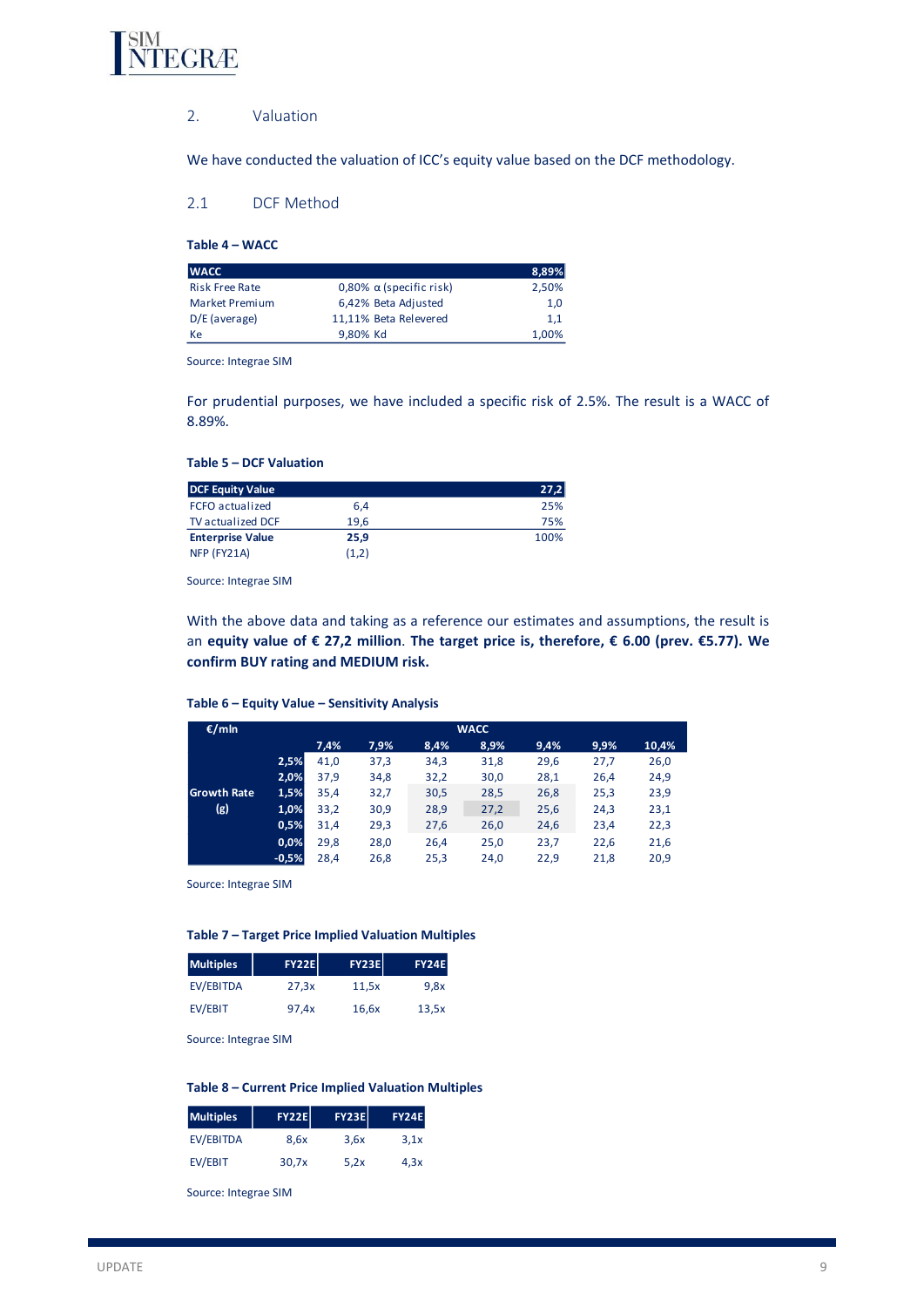

### **Disclosure Pursuant to Delegated Regulation UE n. 2016/958 and Consob Regulation n. 20307/2018**

#### Analyst/s certification

The analyst(s) which has/have produced the following analyses hereby certifies/certify that the opinions expressed herein reflect their own opinions, and that no direct and/or indirect remuneration has been, nor shall be received by the analyst(s) as a result of the above opinions or shall be correlated to the success of investment banking operations. INTEGRAE SPA is comprised of the following analysts who have gained significant experience working for INTEGRAE and other intermediaries: Antonio Tognoli. Neither the analysts nor any of their relatives hold administration, management or advising roles for the Issuer. Antonio Tognoli is Integrae SIM's current Head of Research, Vice President of Associazione Nazionale Private and Investment Banking – ANPIB, member of Organismo Italiano di Valutazione – OIV and Journalists guilt. Mattia Petracca, Giuseppe Riviello and Alessandro Colombo are current financial analysts.

### Disclaimer

This publication was produced by INTEGRAE SIM SpA. INTEGRAE SIM SpA is licensed to provide investment services pursuant to Italian Legislative Decree n. 58/1998, released by Consob, with Resolution n. 17725 of March 29th 2011.

INTEGRAE SIM SpA performs the role of corporate broker for the financial instruments issued by the company covered in this report.

INTEGRAE SIM SpA is distributing this report in Italian and in English, starting from the date indicated on the document, to approximately 300 qualified institutional investors by post and/or via electronic media, and to non-qualified investors through the Borsa Italiana website and through the leading press agencies.

Unless otherwise indicated, the prices of the financial instruments shown in this report are the prices referring to the day prior to publication of the report. INTEGRAE SIM SpA will continue to cover this share on a continuing basis, according to a schedule which depends on the circumstances considered important (corporate events, changes in recommendations, etc.), or useful to its role as specialist.

The table below, shows INTEGRAE SIM's recommendation, target price and risk issued during the last 12 months:

| Date       | Price | Recommendation | <b>Target Price</b> | <b>Risk</b> | Comment                |
|------------|-------|----------------|---------------------|-------------|------------------------|
| 17/03/2022 | 1,78  | Buy            | 5,80                | Medium      | <b>Flash Note</b>      |
| 07/03/2022 | 1,80  | Buy            | 5,80                | Medium      | <b>Flash Note</b>      |
| 03/02/2022 | 2,46  | Buy            | 5,80                | Medium      | <b>Flash Note</b>      |
| 13/01/2022 | 2,85  | Buy            | 5,80                | Medium      | <b>Flash Note</b>      |
| 28/12/2021 | 2,78  | Buy            | 6,00                | Medium      | <b>Flash Note</b>      |
| 21/12/2021 | 2,60  | Buy            | 6,00                | Medium      | <b>Flash Note</b>      |
| 10/12/2021 | 2,65  | Buy            | 6,00                | Medium      | Initiation of Coverage |

The list of all recommendations on any financial instrument or issuer produced by Integrae SIM Research Department and distributed during the preceding 12-month period is available on the Integrae SIM website.

The information and opinions contained herein are based on sources considered reliable. INTEGRAE SIM SpA also declares that it takes all reasonable steps to ensure the correctness of the sources considered reliable; however, INTEGRAE SIM SpA shall not be directly and/or indirectly held liable for the correctness or completeness of said sources.

The most commonly used sources are the periodic publications of the company (financial statements and consolidated financial statements, interim and quarterly reports, press releases and periodic presentations). INTEGRAE SIM SpA also makes use of instruments provided by several service companies (Bloomberg, Reuters, JCF), daily newspapers and press in general, both national and international. INTEGRAE SIM SpA generally submits a draft of the analysis to the Investor Relator Department of the company being analyzed, exclusively for the purpose of verifying the correctness of the information contained therein, not the correctness of the assessment. INTEGRAE SIM SpA has adopted internal procedures able to assure the independence of its financial analysts and that establish appropriate rules of conduct for them. Integrae SIM S.p.A. has formalized a set of principles and procedures for dealing with conflicts of interest. The Conflicts Management Policy is clearly explained in the relevant section of Integrae SIM's web site (www.integraesim.it). This document is provided for information purposes only. Therefore, it does not constitute a contractual proposal, offer and/or solicitation to purchase and/or sell